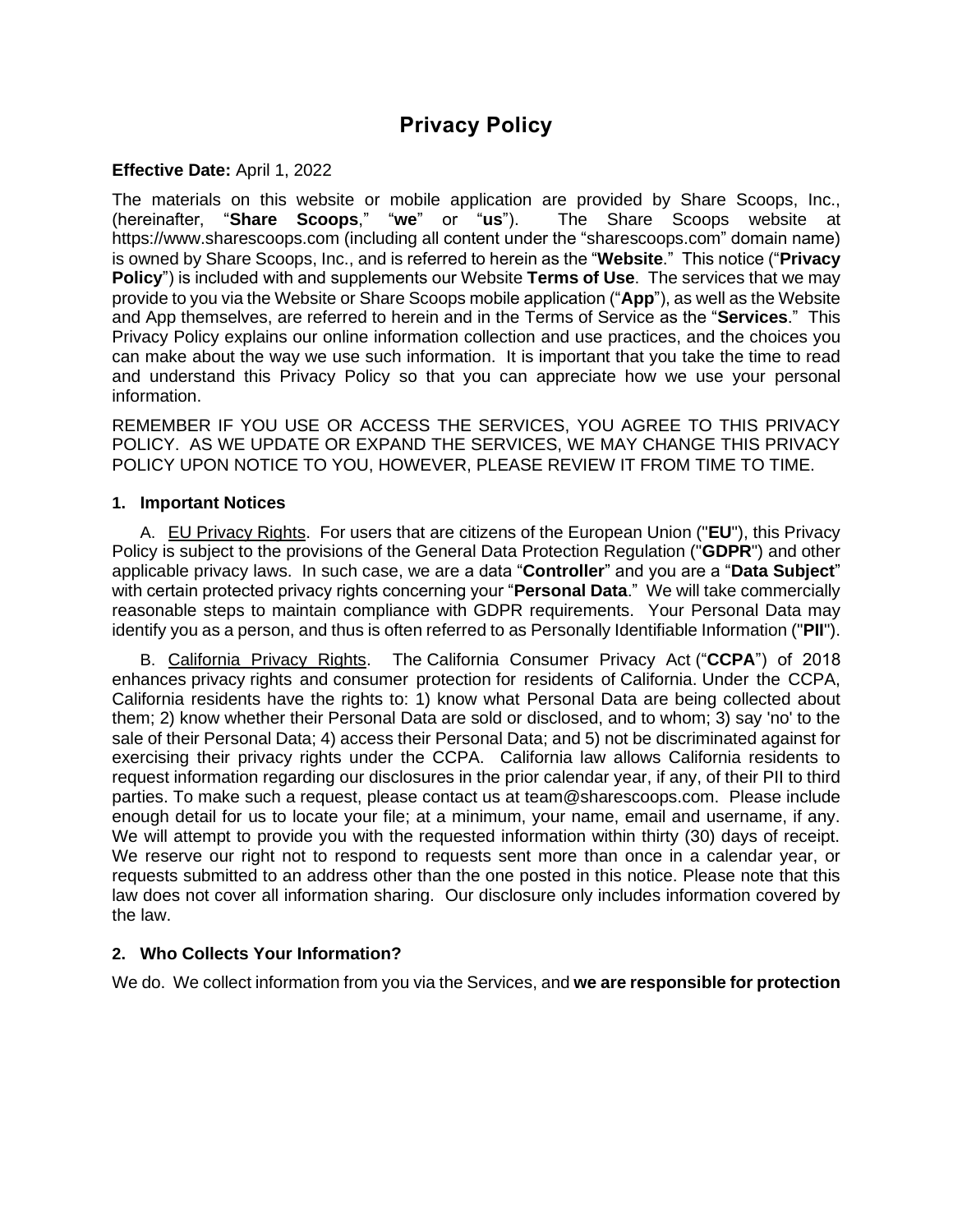# **of that information**.

#### **3. What Information Do We Collect?**

A. Requested Information. On various pages on the Services, we may request specific PII about you in order to register you for an account to use our Services, add you to our email list, facilitate your payments for Services, or fulfill your requests for information. You may choose not to provide your PII, but then you might not be able to take advantage of some of the features of our Services. We only collect basic Personal Data about you that does not include any *special types of information* (e.g., health-related). The types of Personal Data we may collect and save include:

- Contact and account registration information such as name, email address, physical address, phone number, business name, business URL, employer, job title;
- Financial information such as bank account information, credit card number, name, CVV code, date of expiration;
- Information that you provide in using our Services, such as information about your investment goals and similar content you may process through the Services;
- Information you provide such as feedback, comments or other messages;
- Technical information collected in our logs (e.g., your IP address, page URLs and timestamp, etc.); and
- Device information such as the mobile phone provider associated with the device you are using to access the Services, your device's unique identifier, the type of device and its operating system, the pages or features accessed most frequently, calls and messages placed through the Services, how pages or features of the Services are used, search terms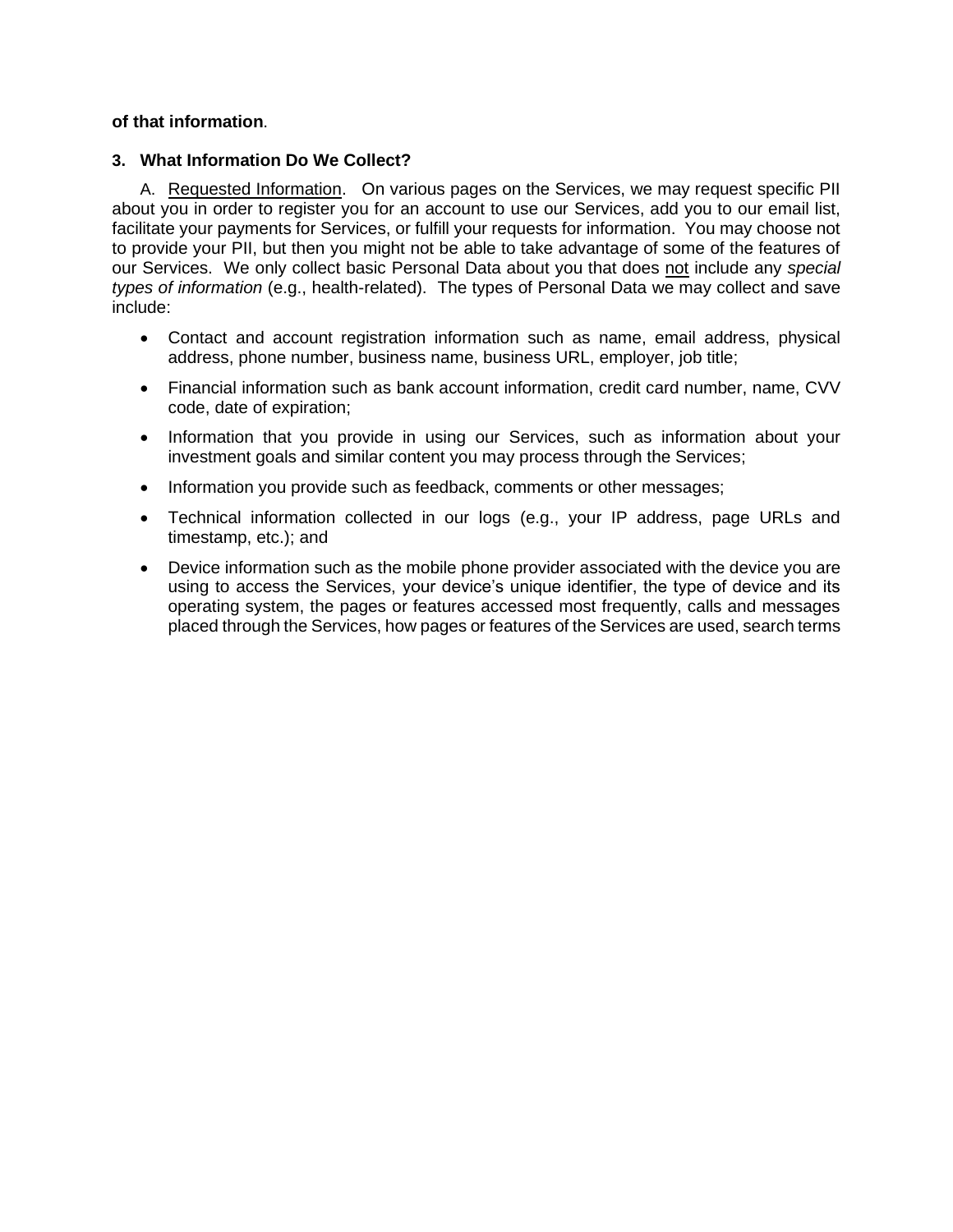entered, and similar analytics about use of the Services.

B. Anonymous and Aggregate Information. We may use data capture, syndication, analysis and similar tools to extract, compile, synthesize and analyze non-PII data collected via your access and use of the Service ("**Anonymous Data**"). We may further aggregate and combine your de-identified Anonymous Data (such as age, gender, race, religion, marital status, net worth, household income, the type of browser you are using, device type, the operating system you are using, and the domain name of your Internet service provider) with the Anonymous Data of others ("**Aggregated Data**"). To the extent that we collect any Anonymous Data or Aggregated Data, we shall own such Anonymous Data or Aggregated Data and may use it for any lawful business purpose without a duty to account for such use to you, provided that Anonymous Data is used only in an aggregated form, without specifically identifying the source of the Anonymous Data. Without assuming any obligations or liabilities of yours, we agree to use commercially reasonable efforts to comply with applicable laws and regulations respecting the dissemination and use such Anonymous Data or Aggregated Data.

C. Location Information. We may collect, maintain, process and use your location data, including the real-time geographic location of your mobile device ("**Location Data**") as necessary to provide the Services' full functionality. By using or activating any location-based services on a mobile device, you agree and consent to our collection, maintenance, publishing, processing and use of your Location Data in order to provide you with the Services. We do not collect Location Data in a form that personally identifies you. You may withdraw your consent to our use of your Location Data at any time by turning off the location-based services on the mobile device you are using, or by not using any location-based features. Turning off or not using location-based features may impact the functionality of the Services as delivered to you. Location Data provided by the Services is used for basic navigational purposes only, and is not intended to be relied upon in situations where precise location information is needed or where erroneous, inaccurate or incomplete Location Data may lead to death, personal injury, property or environmental damage. Any use of real-time route guidance via the Services is at your sole risk. You understand that Location Data provided by the Services may not be accurate. We do not guarantee the availability, accuracy, completeness, reliability or timeliness of Location Data displayed by the Services.

# **4. Why Is My Information Being Collected?**

We need to collect your Personal Data so that we can provide the Services, respond to your requests for information and demonstrations, add you to our emailing lists, and process your requests for access to our Services. We also collect Aggregate Data to help us better design the Services. We collect log information for monitoring purposes to help us to diagnose problems with our servers, administer and troubleshoot the Services, calculate usage levels, and provide support to you.

# **5. How Do We Use the Information We Collect?**

A. We use the Personal Data you provide for the purposes for which you have submitted it including:

- **Responding To Your Inquiries and Fulfilling Your Requests.** We may use your PII to respond to your inquiries and to fulfill your requests for information.
- **Creating and Maintaining Your Account.** We use your PII to create and maintain an account for you to allow you to use the Services we make available.
- **Communicating With You About Our Services.** We may use your PII to send you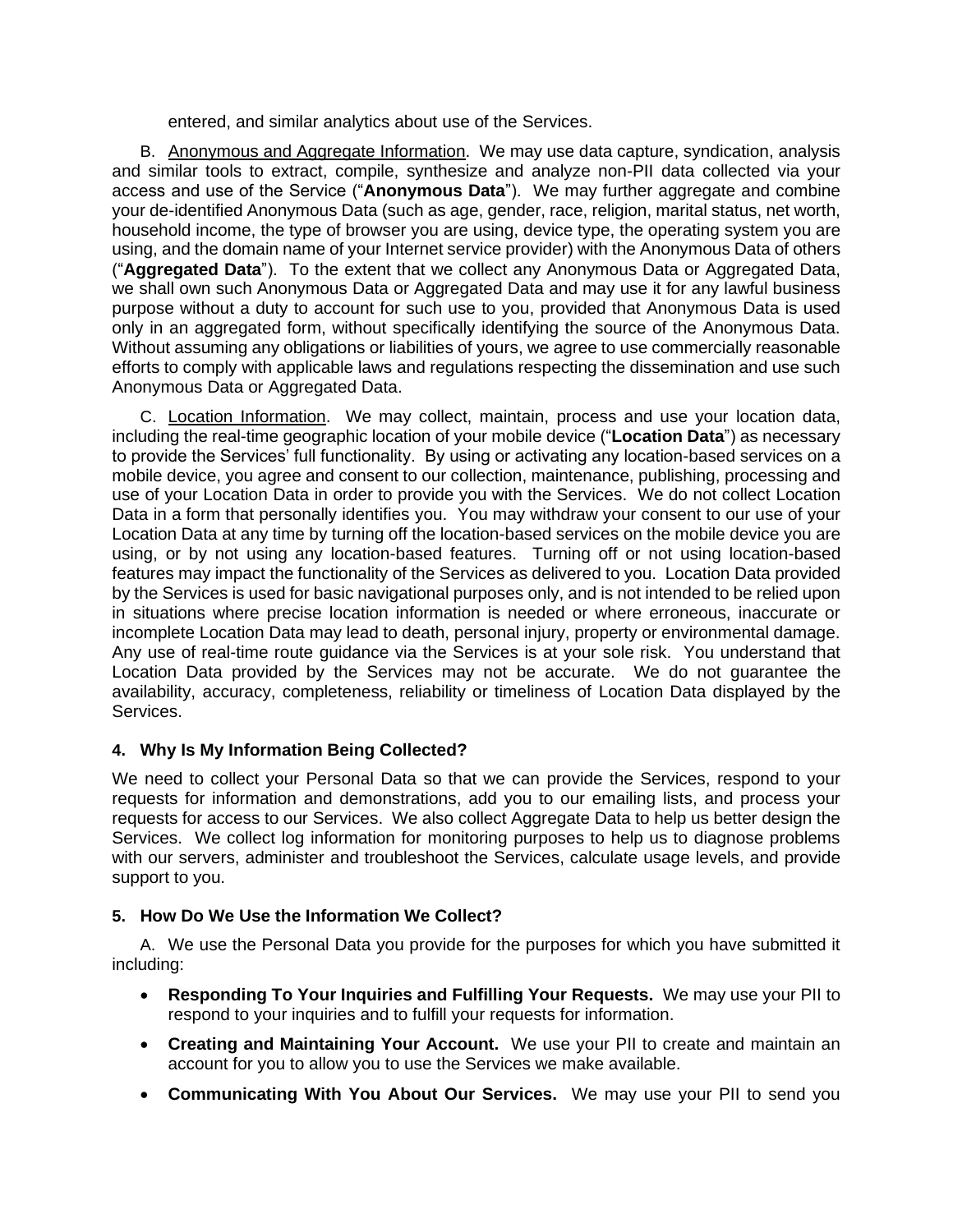marketing information about new Services and other items that may be of interest to you. We may also contact you on behalf of our third party business partners about a particular offering of theirs that may be of interest to you.

- **Improving Our Services.** We may use your information to make our platform more stable and user-friendly, to analyze Services issues, and to develop new marketing programs relating to the Services.
- **Sending Administrative Emails.** We may use your PII to send you email messages to: (a) confirm your account and your other PII, (b) process transactions that you make using our Services, (c) provide you with information regarding the Services, or (d) inform you of changes to this Privacy Policy, our Terms of Service, or our other policies.

B. We may use Anonymous Data and Aggregate Data to improve the design and content of our Services, enable us to personalize your Internet experience, analyze how our Services are used, analyze industry trends, as well as offer new products.

# **6. Do We Share Your Personal Data?**

A. In general, we will not share your Personal Data except: (a) for the purposes for which you provided it; (b) with your consent; (c) as may be required by law (e.g., in response to a court order or subpoena, or in response to a law enforcement agency request); (d) as we think necessary to protect our organization or others from injury (e.g., when we believe that someone is causing, or is about to cause, injury to or interference with the rights or property of another); or (e) on a confidential basis with persons, partners or organizations with whom we contract to carry out internal site operations or as necessary to render the Services ("**Service Providers**").

#### B. **Although it is not our practice to sell your Personal Data, the CCPA further restricts us from selling your Personal Data if you click the "Do Not Sell My Personal Information" link on the Services.**

C. We may share Anonymous Data or Aggregate Data with others, including affiliated and non-affiliated organizations such as advertisers.

D. Finally, we may transfer your Personal Data to our successor-in-interest in the event of an acquisition, sale, merger or bankruptcy.

# **7. Are There Other Ways My Personal Data Could Be Shared?**

You may elect to share certain Personal Data with individuals (e.g., other users) or with the public via your use of the Services or the Services. For example, the Services may make it possible for you to publicly share information via social media such as Facebook or Twitter. Be aware that when you choose to share information with friends, professionals, public officials, or with the public at large, you may be disclosing sensitive information, or information from which sensitive information can be inferred. Always use caution when sharing information through the Services. You understand and agree that we are not responsible for any consequences of your sharing of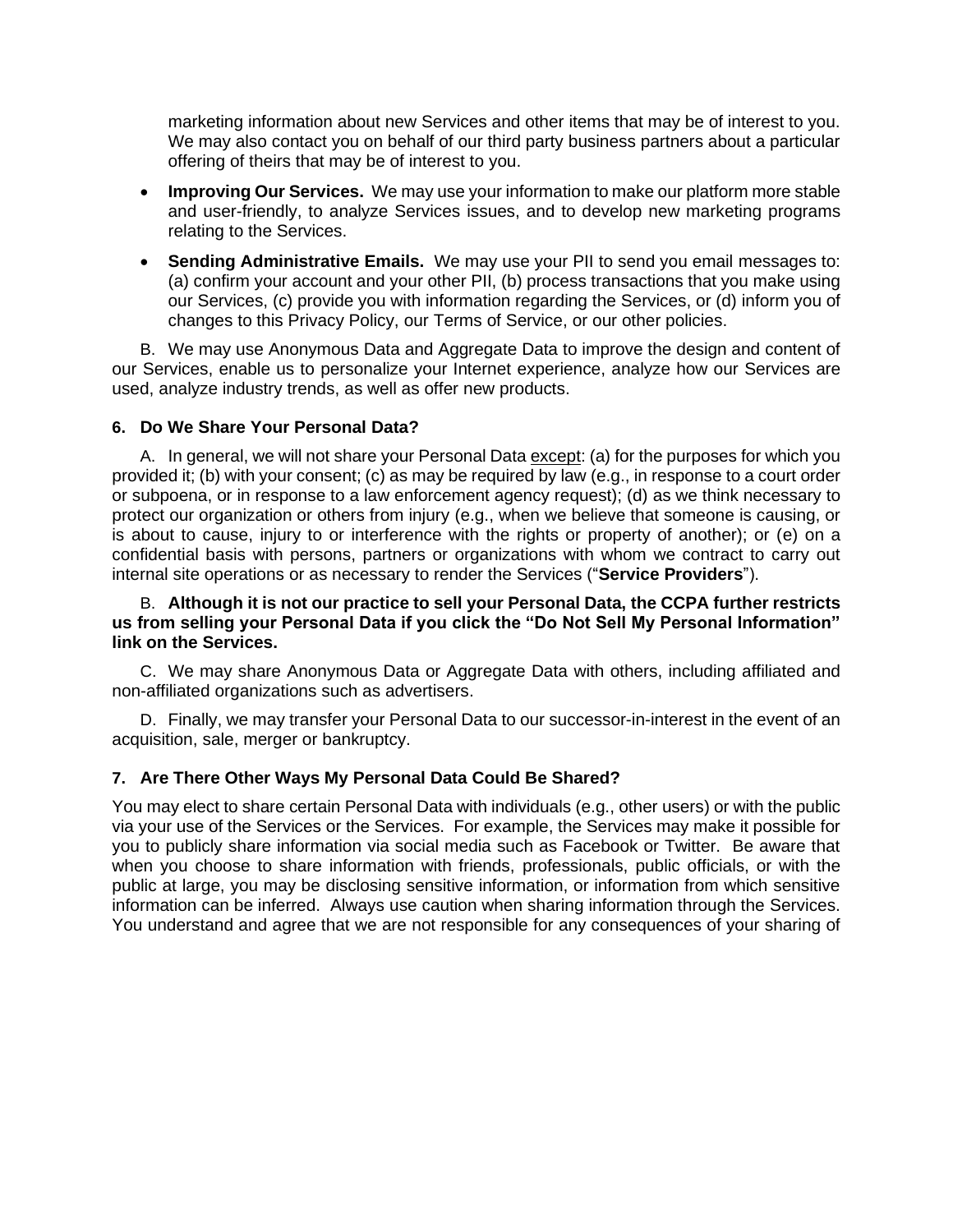information through and beyond the Services.

#### **8. How Can You Access and Control Your Information?**

A. After registering for an account within the Services, you may log-in to the account and edit your Personal Data in your profile. The Services also provide you with checkboxes to "opt out" of data sharing activities or receipt of marketing communications from us or our alliances that you may have previously selected. We do not automatically add you to any marketing emails lists, but rather must obtain your consent via your "opt in" choices before doing so. You may have your name placed on our **do-not-share list** to specifically prohibit us from sharing your Personal Data with our business partners for marketing purposes. For instructions on how you can further access your Personal Data that we have collected, or how to correct errors in such information, please send an e-mail to team@sharescoops.com. We will also promptly stop using your information and remove it from our servers and database at any time upon your request. To protect your privacy and security, we will take reasonable steps to help verify your identity before granting access, making corrections or removing your information.

B. If you are an EU citizen and believe that we have misused your Personal Data, you have the right to contact the European Data Protection Supervisor ("**EDPS**") to ask the EDPS for advice on how to exercise your rights or to ask the EDPS to investigate a complaint. For more information, see EDPS Complaints.

#### **9. How Do We Store and Protect Your Information?**

A. After receiving your Personal Data, we will store it on our systems for future use. We have physical, electronic, and managerial procedures in place to safeguard and help prevent unauthorized access, maintain data security, and correctly use the information we collect. Unfortunately, no data transmission or data storage solution can ever be completely secure. As a result, although we take industry-standard steps to protect your information (e.g., strong encryption), we cannot ensure or warrant the security of any information you transmit to or receive from us or that we store on our or our Service Providers' systems.

B. If you are using the Services from outside of the USA, you understand that your connection will be through and to servers located in the USA, and the information you provide will be securely stored in our web servers and internal systems located within the USA. By accessing or using the Services or otherwise providing information to us, you consent to the processing, transfer and storage of information in and to the USA, where you may not have the same rights and protections as you do under your local law.

C. We store Personal Data for as long as reasonably required for its purpose or for any additional period required by law (if any). We and our Service Providers will delete your account information and Personal Data when you or when we delete your account. We may store information longer for legitimate business reasons (for example, Personal Data may remain in backups for a reasonable period of time), or as legally required. Otherwise, we store your Personal Data until you request us to remove it from our servers. We store our logs and other technical records indefinitely.

# **10. How Do We Use Cookies And Other Network Technologies?**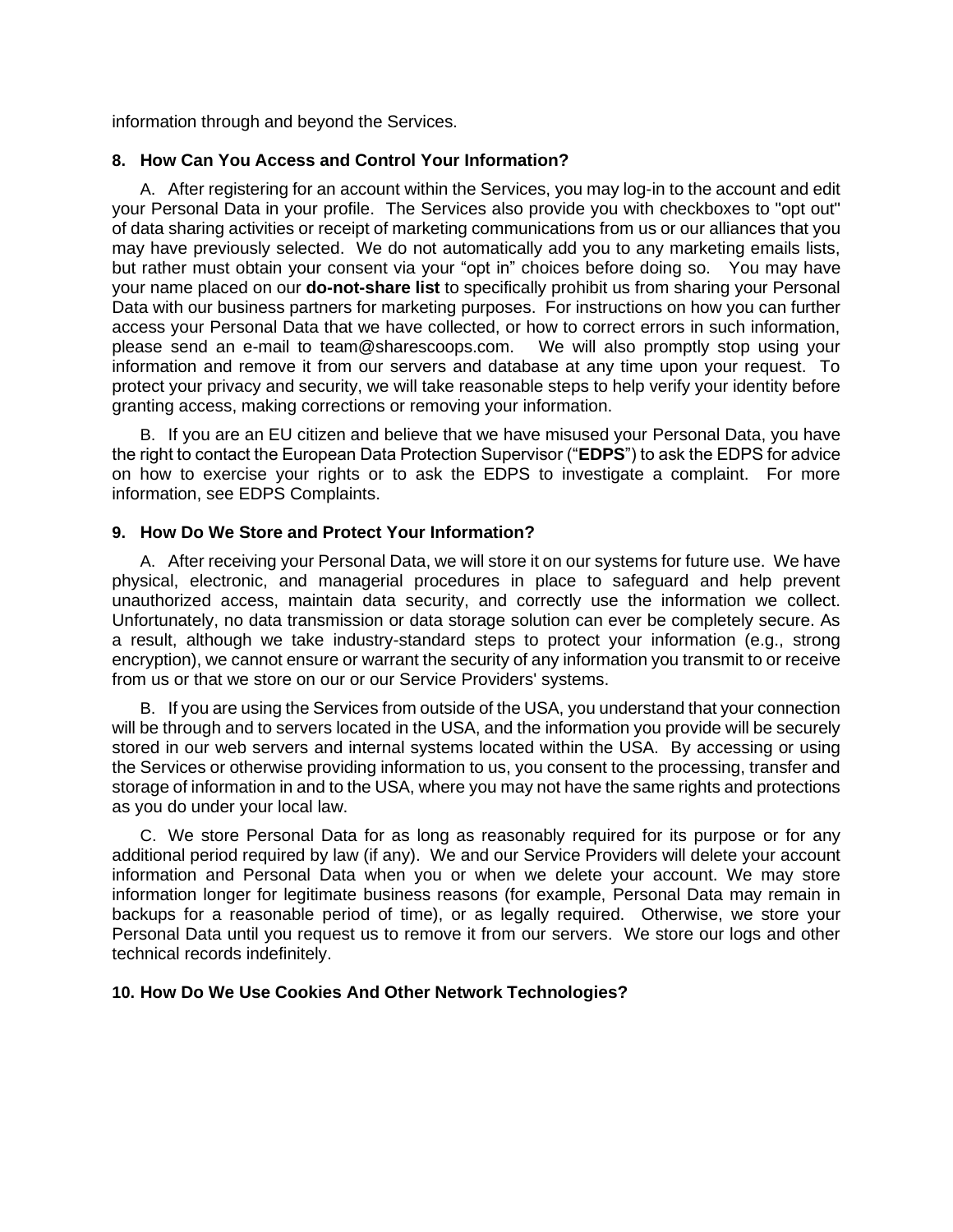A. Cookies. To enhance your online experience with us, our web pages may presently or in the future use "cookies." Cookies are text files that our web server may place on your hard disk to store your preferences. Cookies, by themselves, do not tell us your e-mail address or other PII unless you choose to provide this information to us. Once you choose to provide PII, however, this information may be linked to the data stored in a cookie. You can set your browser to notify you when you receive a cookie, providing you with as much control as you wish as to the decision to accept/reject the cookie, and deletion of the cookie upon leaving our Services. Please note, however, that if your browser does not accept cookies, you may not be able to take advantage of all of the features of our Services. If you would like more information about cookies and how to control and delete cookies in various browsers, such as Internet Explorer, Firefox, Safari and Chrome, please visit https://aboutcookies.org/.

B. GIFs. We or our service providers may also use "pixel tags," "web beacons," "clear GIFs," "embedded links" and other commonly-used information-gathering tools in connection with some Services pages and HTML-formatted email messages. We use these tools for such purposes as compiling aggregate statistics about Services usage and response rates. A pixel tag is an electronic image (often a single pixel), that is ordinarily not visible to website visitors, and may be associated with cookies on visitors' hard drives. Pixel tags allow us and our Service Providers to count users who have visited certain pages of the Services, to deliver customized services, and to help determine the effectiveness of our Services. When used in HTML-formatted email messages, pixel tags can inform the sender of the email whether and when the email has been opened.

C. Clickstreams. As you use the Internet, you leave a trail of electronic information at each website you visit. This information, which is sometimes referred to as "clickstream data", can be collected and stored by a website's server. Clickstream data can reveal the type of computer and browsing software you use and the Uniform Resource Locator ("**URL**") or IP address of the website from which you linked to the Services. We may use clickstream data as a form of non-PII to determine how much time visitors spend on each page of our Services, how visitors navigate through the Services, and how we may tailor our web pages to better meet the needs of visitors. We will only use this information to improve our Services.

D. Do Not Track. Many modern web browsers give you the option to send a "Do Not Track" signal to the websites you visit, indicating that you do not wish to be tracked. At this time, the Services do not specifically respond to "Do Not Track" signals.

E. Advertising. Note that we may use cookies and other technologies for purposes of on-line advertising. This means that when you use the Services, we or third party ad servers, ad network providers or advertisers (collectively "**Ad Providers**") may use cookies that they collect or that we provide to them. Such Ad Providers may collect information about your use of the Services (including mobile applications) or your online activities over time and across different websites and devices. Collected information may include the content you viewed, the date and time that you viewed this content, and the website that referred you to the Services. This information may be associated with your unique browser, device identifier or IP address. Ad Providers may provide you with advertisements that you may see on the Services or on affiliated websites. To improve the relevancy and help measure the effectiveness of such advertisements, the Ad Providers may use cookies, web beacons, clear GIFs or similar technologies. These practices help tailor advertisements that are relevant and of use to you. You may control or opt-out of such advertising by changing the cookie settings in your browser as described above.